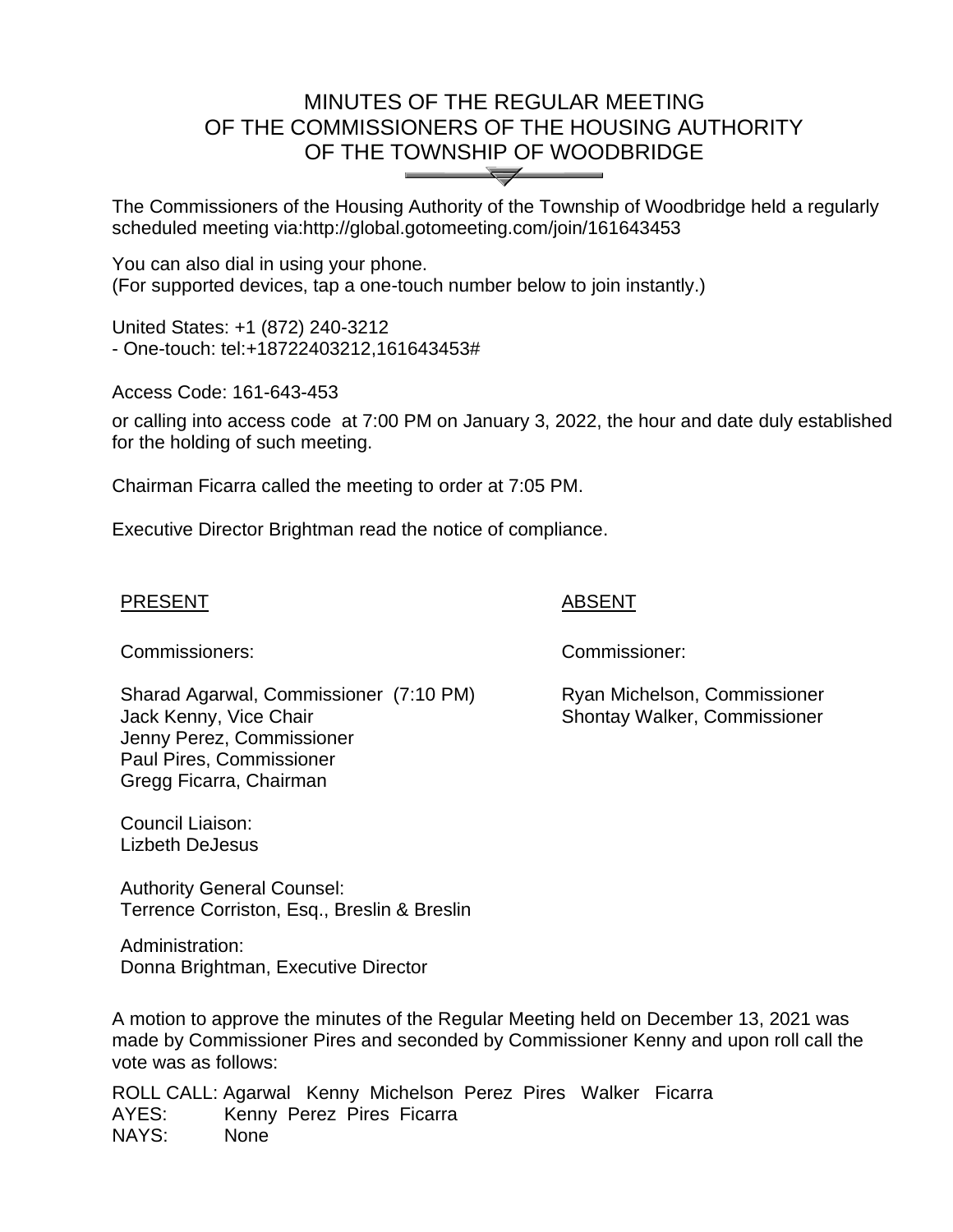Abstain: None Absent: Agarwal Michelson Walker

### **PUBLIC COMMENT:** none

## **COMMUNICATIONS**:

Executive Director Brightman stated that Councilwoman DeJesus was reappointed as the WHA's council liaison.

**REPORTS** – no comments

# **EXECUTIVE DIRECTOR BRIGHTMAN'S REPORT:**

Executive Director Brightman stated that the audit was mailed to all commissioners, as we need to accept it at the February meeting.

#### **NEW BUSINESS**

a) Reso #3173 – Adopting the Monthly Bill List for December 2021

Motion moved by Commissioner Perez and seconded by Commissioner Pires to adopt Resolution #3173.

ROLL CALL: Agarwal Kenny Michelson Perez Pires Walker Ficarra AYES: Agarwal Kenny Perez Pires Ficarra NAYS: None Abstain: None Absent: Michelson Walker

The Chair thereupon declared said motion approved.

b) Reso #3174 – Adopting the Monthly Bill List for December 2021-Red Oak

Motion moved by Commissioner Agarwal and seconded by Commissioner Kenny to adopt Resolution #3174.

ROLL CALL: Agarwal Kenny Michelson Perez Pires Walker Ficarra AYES: Agarwal Kenny Perez Pires Ficarra NAYS: None Abstain: None Absent: Michelson Walker

The Chair thereupon declared said motion approved.

# **COMMENTS**

Commissioner Pires wished all a Happy New Year.

Commissioner Agarwal wished all a Happy New Year and expressed his condolences over the loss of Councilwoman Nancy Drumm.